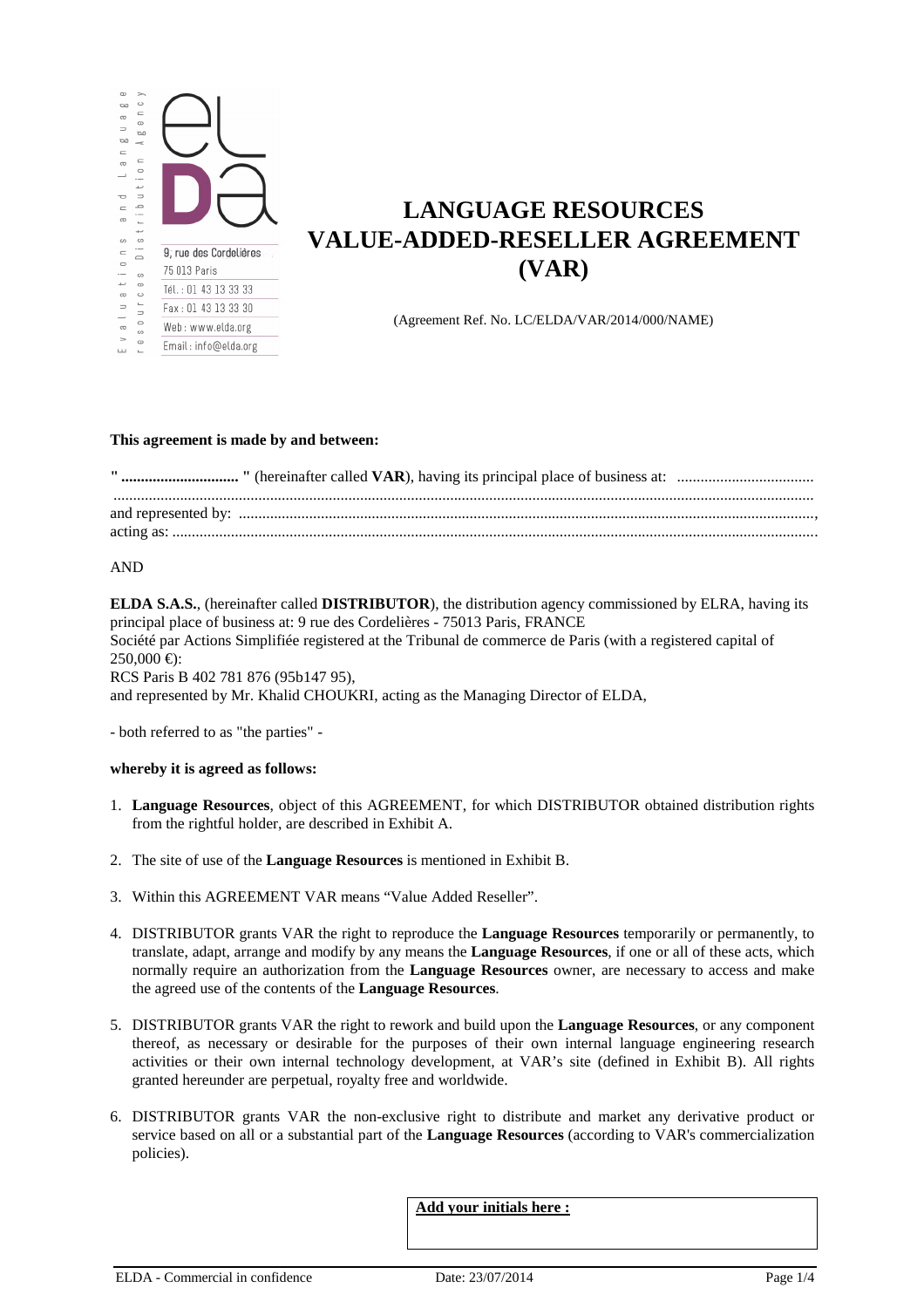- 7. VAR is not permitted to make available to the public all or any substantial part of the contents of the **Language Resources**, evaluated quantitatively and/or qualitatively, by the distribution of copies, by renting, leasing or any other form of distribution, including free or open-source ones.
- 8. VAR is not permitted to make products or services available to third parties in any form that allows to reconstruct the original **Language Resources**.
- 9. VAR acquires no ownership, rights or title in all or any parts of the **Language Resources**.
- 10. Without prejudice to the other provisions, the rights referred to herein shall be non transferable to any other entity. The **Language Resources** shall not be transferred to or accessed from any other site.
- 11. DISTRIBUTOR and OWNERS accept no responsibility for the accuracy or completeness of the data or for the consequences of their use. DISTRIBUTOR and OWNERS give no warranty for merchantability and/or fitness for a particular purpose of the **Language Resources**. **Language Resources** are provided on an "as is with all defects" basis. DISTRIBUTOR does not guarantee the quality or the adequate nature for the intended use of the data.
- 12. VAR and DISTRIBUTOR are independent contractors. Nothing contained in this AGREEMENT shall be construed as creating an employer-employee relationship, a partnership or a Joint Venture between VAR and DISTRIBUTOR.
- 13. VAR has no right or authority to incur, assume or create, in writing or otherwise, any warranty, liability or other obligation of any kind, express or implied, in the name of or on behalf of DISTRIBUTOR, it being intended that each party shall remain an independent contractor responsible for its own actions.
- 14. Neither party shall be responsible for damages caused by the other party's non-fulfillment of provisions of this AGREEMENT.
- 15.Both parties exclude all liability of whatsoever nature for direct, consequential or indirect loss or damage suffered by the other.
- 16. VAR shall give appropriate references to Distributor, as well as to the name and reference of the Language Resources in scholarly literature when the **Language Resources** are mentioned. The following acknowledgement is required: "ELRA catalogue (http://catalog.elra.info), LANGUAGE RESOURCE NAME, catalogue reference: ELRA-XXXX".
- 17. VAR shall not use the name of Distributor in any publication in any manner that would imply an endorsement of VAR or any product or service offered by VAR.
- 18. VAR agrees to pay DISTRIBUTOR a compensation. The mode of payment and schedule of payments are incorporated in Exhibit C and form part of this AGREEMENT.
- 19. This AGREEMENT is subject to, construed and interpreted in accordance with the Law of France. Should it not be possible to settle amicably differences of interpretation out of this AGREEMENT, then the case shall be brought before the regular courts of law for a decision. The "Tribunal de commerce de Paris" shall be the only competent court.

The entire AGREEMENT is composed of the 19 articles herein together with Exhibits A, B, and C thereafter.

In witness whereof, intending to be bound, the parties hereto have executed this AGREEMENT by their duly authorized officers.

#### **Add your initials here :**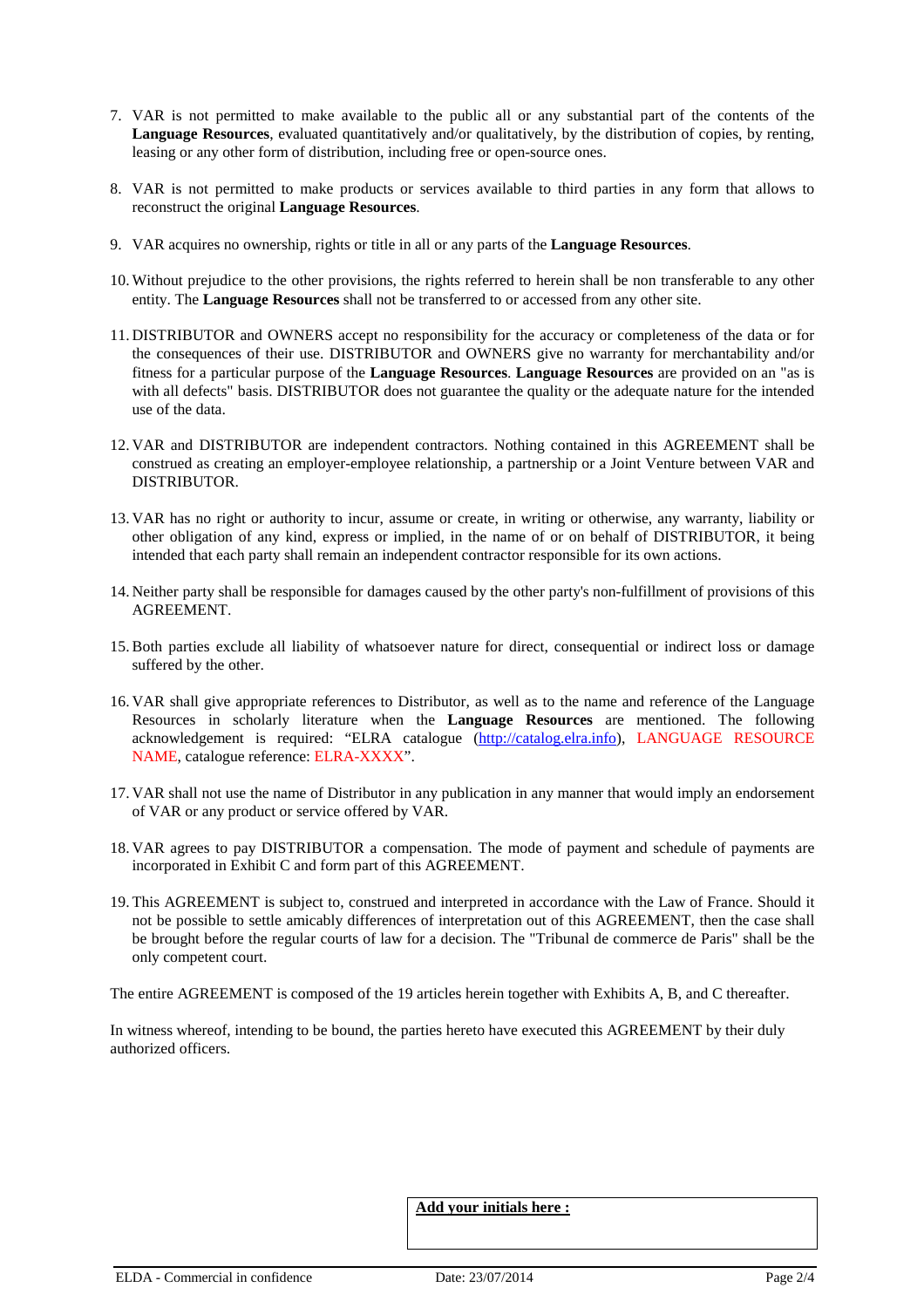## AUTHORISED BINDING SIGNATURES:

Date: Date:

\_\_\_\_\_\_\_\_\_\_\_\_\_\_\_\_ \_\_\_\_\_\_\_\_\_\_\_\_\_\_\_\_ On behalf of CLDA<br>
Name: Manne: Khalid CHO Name: Name: Khalid CHOUKRI Position: **Position:** Position: Managing Director